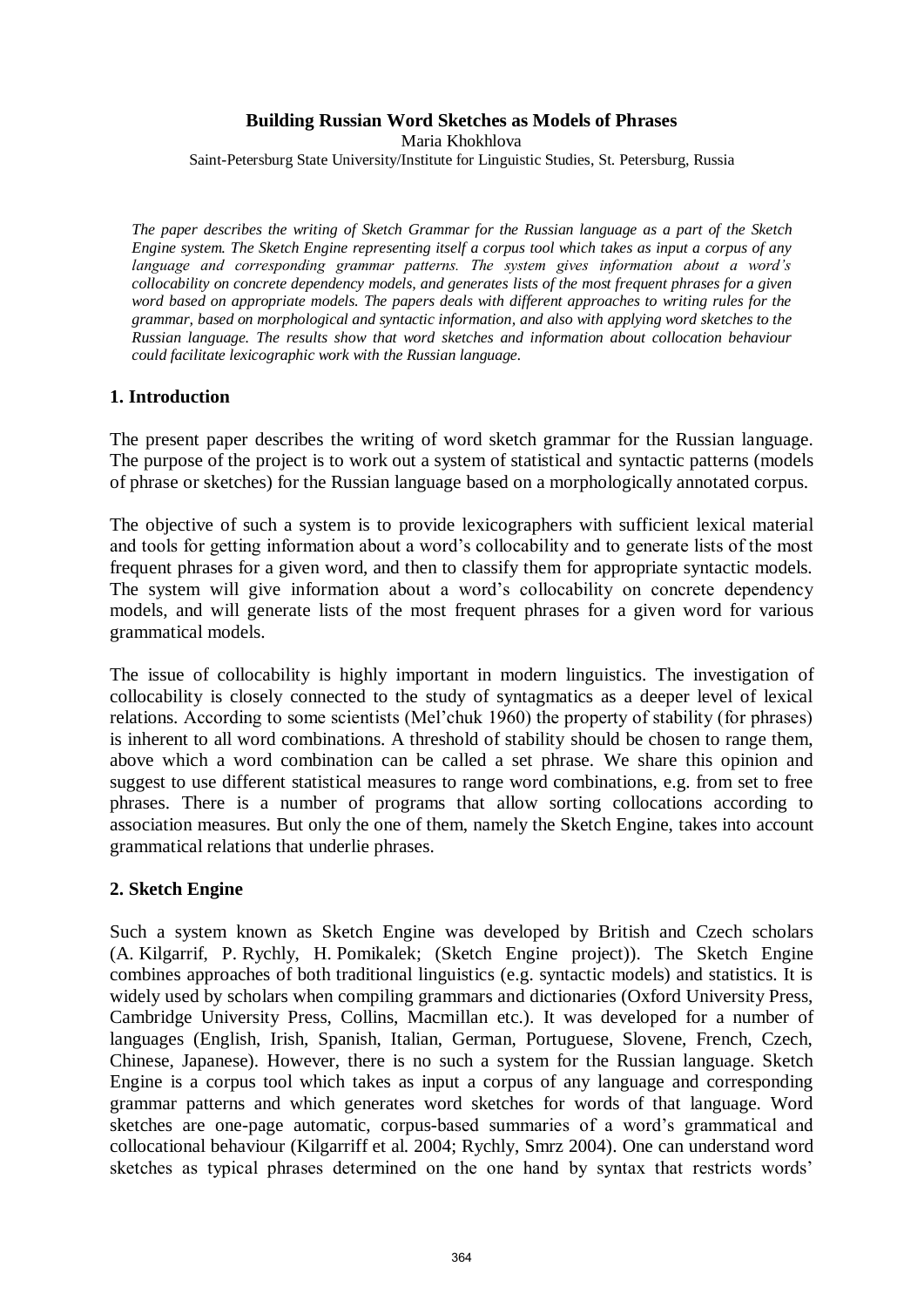collocability in a given language and on the other hand by probability closely related to word usage.

# **3. Methods of Corpus Linguistics and Collocations**

Corpora are vital tools for linguistic studies and solution for applied tasks. The application of corpora methods to the analysis of lexical collocability enables to write grammars and compile dictionaries of a new type, dictionaries of collocations, idioms etc. With arrival of text corpora and corpus linguistics lexicographers and other linguists have gained an opportunity to look at big collections of word usage. Corpora not only help to study lexical units in context but also to get data on word frequency, frequency of lexemes, grammatical categories, their collocability etc.

Although the above mentioned corpora opportunities are very useful, there is a need of another kind of software for further improvement of linguistic research as it is impossible to process huge amount of linguistic data manually. It can be described as an additional system between a corpus and its users (linguists) which can process significant language data.

The problem of syntagmatic relations is one of the most notorious in linguistics. There are various concepts of collocation and ways of how to extract collocations. Statistical methods for data treatment are widely used in corpus linguistics. Our intention is to study statistical methods of collocation extraction in comparison with the traditional (semantic) methods. That's why we chose the system Sketch Engine as a platform for implementing this task. Other software for processing corpus data (various corpus managers etc.) does not provide such features.

Nowadays there are several ways in statistics to calculate coherence of collocation parts, to highlight the most important ones. There are different measures based on calculation of words' 'closeness' in a text, namely, MI (mutual information), t-score, log-likelihood, z-score, chi-square. They are based on comparison of frequencies registered for pairs of words in a real corpus material with independent (relative) frequencies. And statistically significant deviations of real frequencies from hypothetical probabilities are being searched. But formulas for different measures more often than not produce elevated numbers for word frequency, length of word window etc. As a result, they extract not only set phrases but free phrases as well as lexical items of the same semantic fields. The association measures do not take into account grammatical relations between tokens either. Besides, the statistical methods give significant results when they are based on representative corpora. Thus it is a need in such corpora that often lack.

## **4. Building Syntactic Models of Phrases in Russian**

## **4.1. Corpus Building**

The first preparatory stage of the project consisted in collecting texts to build a corpus of Russian. Originally we had a test corpus of letters of N.V. Gogol' (Gogol' 1937–1952), a famous Russian writer (1809–1852). This corpus contained about 0,5 mln tokens. As far as we know there isn't any work on extracting collocations on such a material (Russian texts of the XIXth century). The Russian language of the XIXth century is notable for syntactic constructions that are different from modern ones. During this work (described in (Khokhlova, Zakharov 2009)) it was shown that methods presented can be effectively used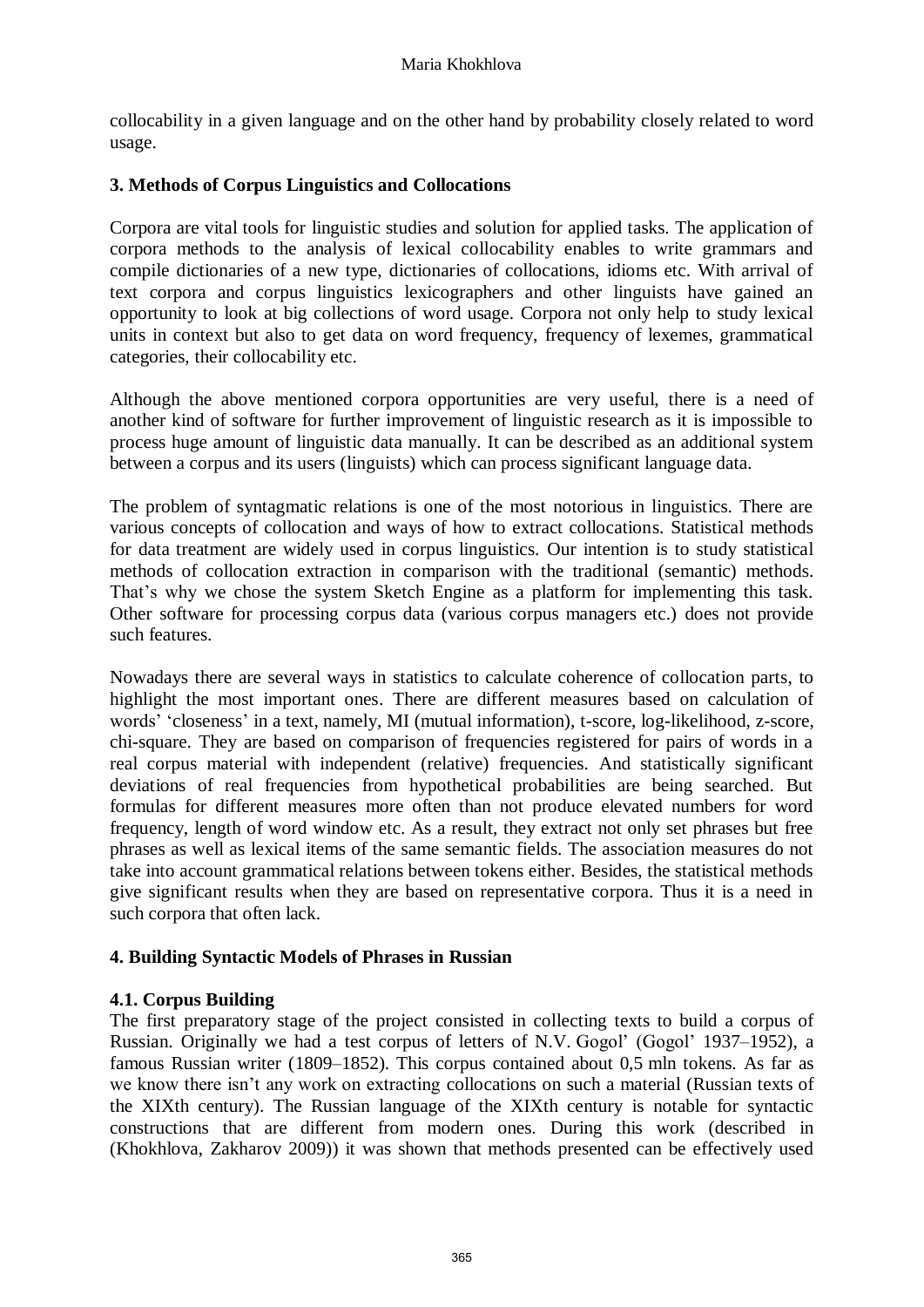for studying the authors' language and writing authors' dictionaries, for revealing collocability of words in different styles or within the given time period.

Afterwards we decided to make a number of corpora that reflect various language styles. They are fiction (about 10 mln tokens), scientific texts (about 0,5 mln tokens), news (about 5 mln tokens; journalistic genre), and texts of 'common' style from the Internet (subcorpus of 10 mln tokens, this only corpus was compiled by S.A. Sharoff). This proportion can be seen as a strange one but we speak only about first steps in this project. Further work will be done on increasing corpora (their volume and number). This choice was motivated by a number of reasons. First of all to obtain better results we need to have quite similar texts (time period, genre etc.). Secondly, texts should be homogeneous (inside one corpus), have similar structure to give more statistical 'weight' to its phrases (as their probability will be higher). The issue of corpus composition is a crucial one in linguistics, but we do not intend to discuss it here for lack of space and it wasn't our goal to compile corpora in this 'narrow' scientific sense.

## **4.2. Word Sketch Grammar**

The Sketch Engine needs to know how to select words that are connected by grammatical relations, i.e. that can be possibly collocations. That's why a scholar has to write a set of rules that describe grammatical relations that exist between words (word pairs). Strictly speaking, grammatical relations are defined as regular expressions over part-of-speech tagging.

During the second stage we investigated various sets of rules for different languages (English, Czech, Slovak etc), made a comparison of differences in the Russian and Czech syntax relevant to word sketches and then wrote grammatical rules that take into account syntactic constructions of the Russian language based on the morphologically tagged corpus in terms of grammar of Sketch Engine. This grammar represents itself a collection of definitions that allow the system to automatically identify possible relations of words to the keyword. On the basis of these rules and statistical measures it generates tables with word sketches for a keyword.

While writing rules we used regular expressions and query language IMS Corpus Workbench. The system searches for tags which correspond to word forms. For example, tag *Ncfpnn* means common noun (*Nc*) female gender (*f*) plural (*p*) noun case (*n*): «Эти /P---pn/этот *перспективы /Ncfpnn/перспектива* и /C/и связаны /Afp-p-s/связанный». After slashes there are a POS-tag and lemma.

Below there is an example of grammatical rules for the phrases *'adjective+noun' 1* :

#### **\*DUAL =a\_modifier/modifies 2:'A....n.' (([word=',']|[word='и']|[word='или']) [tag='A....n.']){0,3} 1:'N...n.' 2:'A....g.' (([word=',']|[word='и']|[word='или']) [tag='A....g.']){0,3} 1:'N...g.' 2:'A....d.' (([word=',']|[word='и']|[word='или']) [tag='A....d.']){0,3} 1:'N...d.' 2:'A....a.' (([word=',']|[word='и']|[word='или']) [tag='A....a.']){0,3} 1:'N...a.' 2:'A....i.' (([word=',']|[word='и']|[word='или']) [tag='A....i.']){0,3} 1:'N...i.'** 2:'A....l.' (([word=',']|[word='и']|[word='или']) [tag='A....l.']){0,3} 1:'N...l.'

1

<sup>&</sup>lt;sup>1</sup> There are 6 cases in Russian (see below): n – noun case, g – genitive case, d – dative case, a – accusative case, i

<sup>–</sup> instrumental case, l – local case.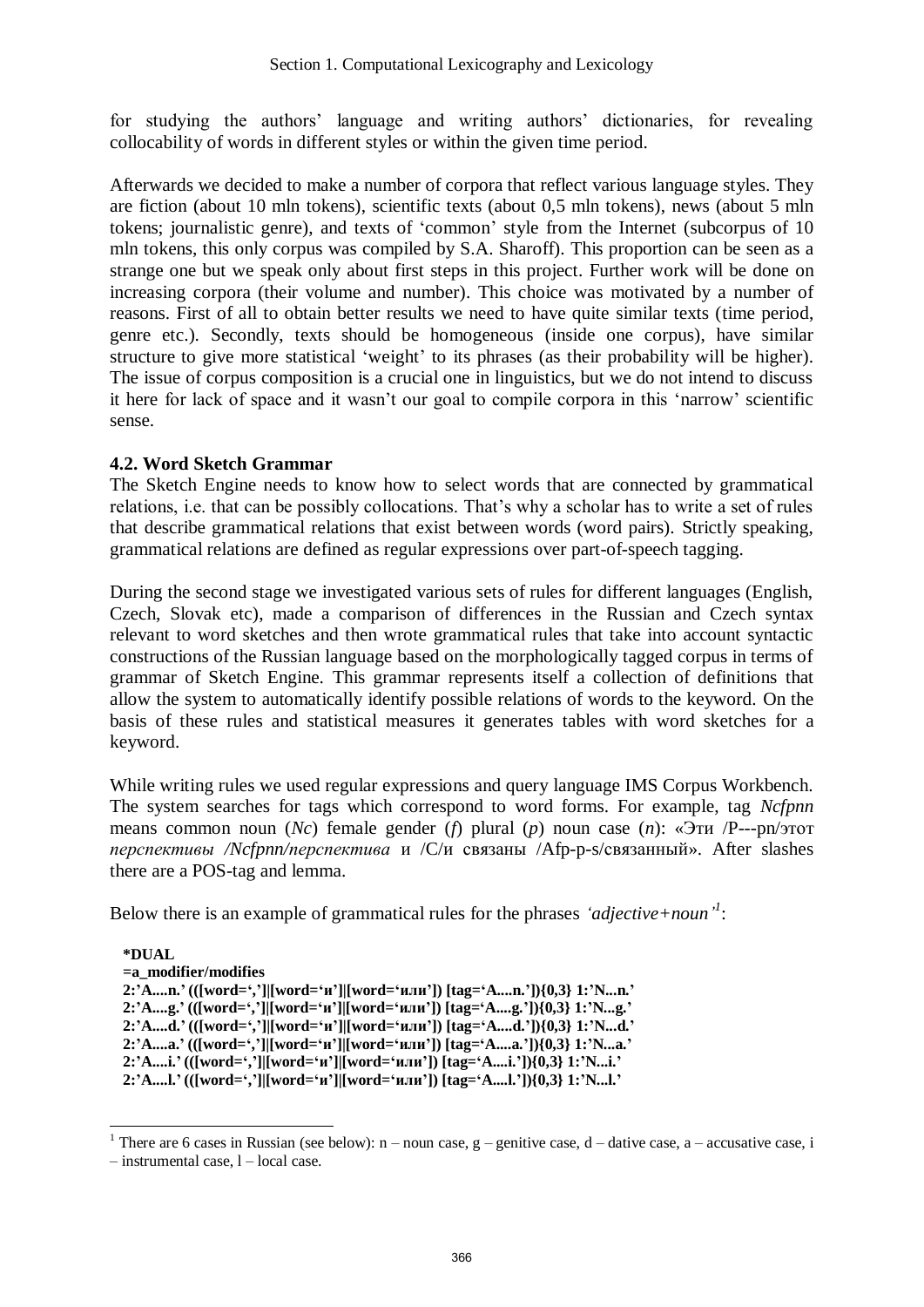#### Maria Khokhlova

Above mentioned rules take into account all such phrases, e.g. nouns and adjectives in the same case with conjunctions *«u»* ('and'), *«uπu»* ('or'), comma or adjectives between them within the distance of 3 words. The numeral 1 stands for a keyword (for instance, *1:'N...n.'*) and the numeral 2 indicates a collocate (for instance, *2:'A....n.'*). For example, «*лучшие /Afppnf/хороший помощники /Ncmpny/помощник*», «*печатный /Afpmsnf/печатный текст /Ncmsnn/текст*», «*яркие /Afp-pnf/яркий мысли /Ncfpnn/мысль*», «*сегодняшний /Afpmsaf/сегодняшний день /Ncmsan/день*», «*благоприятные /Afp-paf/благоприятный условия /Ncnpan/условие*», «*потенциальным /Afp-pdf/потенциальный возможностям /Ncfpdn/возможность*», «*стандартным /Afp-pdf/стандартный кредитам /Ncmpdn/кредит*».

**Here are several examples of relations between words: =subject/subject\_of (***«собака лает»* **/ 'the dog is barking') =object/object\_of (***«принять решение»* **/ 'make a decision') =a\_modifier/modifies (***«крепкий чай»* **/ 'strong tea')**

Originally these rules were written on the basis of existing rules for English and Czech. Then we have written the second variant of word sketches rules within the approach of Vladimir Benko (Benko 2009) for the Slovak National Corpus.

Its distinctive feature is that these rules describe all phrases found in a corpus. For example, 'verb + any word' (see below):

**=Verb X/X Verb 2:[tag='V.\*'] 1:[tag!='SENT'] 1:[tag!='SENT'] 2:[tag='V.\*']** 

The second line means that there will be found all phrases for any word (if it isn't a punctuation mark that has its own tag in the corpus) with a verb. The rule in the third line describes the same phrases but a verb is to the right of a keyword.

It should be remarked that this approach has its advantage as word sketches are generated for any word (because very often morphological ambiguity or mistakes of automatic tagging prevent from giving objective results).

In the theory of information retrieval there are two notions – 'precision' and 'recall'. Precision means the percentage of documents returned that are relevant, i.e. in case of words it's the percentage of correct collocations compared to all phrases given. Recall is the fraction of the documents that are relevant to the query (that are successfully retrieved), i.e. the fraction correct collocations between all the collocations. Let's consider the following example. If our word sketch for '*tea'* contains only '*strong'* and '*green'*, it has 100% precision, since all the collocates given are correct, but low recall, since there are many other collocates it does not give. Using these terms we can say that the first approach (the first variant of rules) gives higher precision while the second one higher recall.

### **4.3. Word Sketch Tables**

Figure 1 shows word sketch tables for the Russian word *«чай»* ('tea'). The blue heading of each small table has the name of the grammatical relation between words. X stands for the keyword, whereas Y signifies a collocate. In the column '*Adj X'* (the model 'adjective + keyword') we find typical qualifying adjectives (that can be applied to other nouns too), several set phrases, and also terms (they are true for English too): *«несладкий»* ('non-sweet')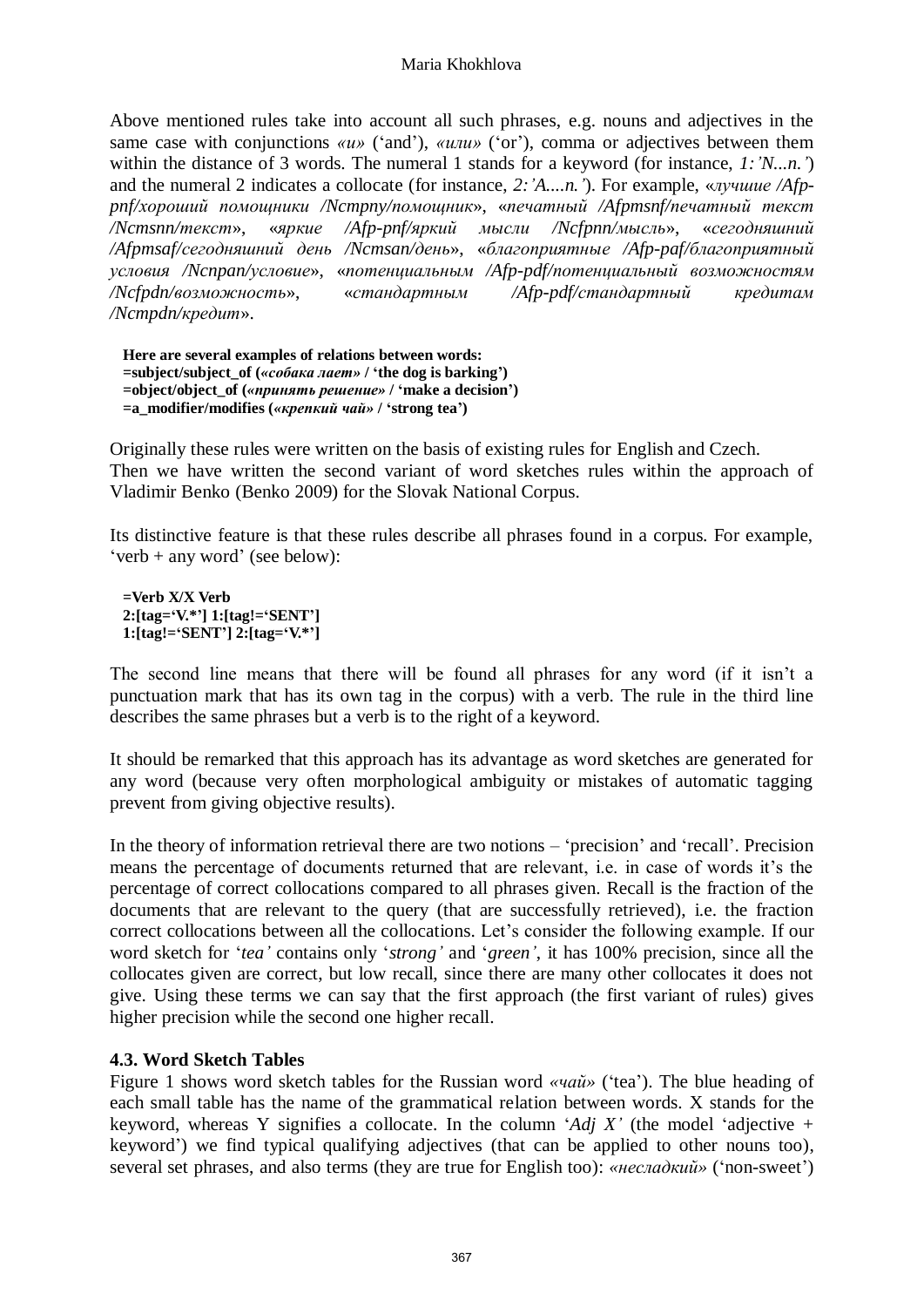*«травяной»* ('herbal'), *«липовый»* ('lime leaf'), *«горячий»* ('hot'), *«крепкий»* ('hot'), *«зеленый»* ('green'), *«вечерний»* ('evening'), *«утренний»* ('morning'), *«холодный»* ('cold'), *«черный»* ('black'), *«хороший»* ('good').

| ♥ чай Word Sketch - Mozilla Firefox                             |                                   |           |                  |           |                                |                |           |                             |                 |                  |          |    |         |                          |
|-----------------------------------------------------------------|-----------------------------------|-----------|------------------|-----------|--------------------------------|----------------|-----------|-----------------------------|-----------------|------------------|----------|----|---------|--------------------------|
| ⊕айл                                                            | Вид<br>Правка                     | Журнал    | <u>З</u> акладки |           | Справка<br><u>И</u> нструменты |                |           |                             |                 |                  |          |    |         |                          |
|                                                                 | чай Word Sketch                   |           |                  | 囩         |                                |                |           |                             |                 |                  |          |    |         | $\overline{\phantom{a}}$ |
| Concordance Word List Word Sketch Thesaurus Sketch-Diff<br>Home |                                   |           |                  |           |                                |                |           |                             |                 |                  |          |    |         |                          |
|                                                                 |                                   |           |                  |           |                                |                |           |                             |                 |                  |          |    |         |                          |
| Turn on clustering More data Less data Save                     |                                   |           |                  |           |                                |                |           |                             |                 |                  |          |    |         |                          |
| чай                                                             | Russian Web Corpus 10M freq = 717 |           |                  |           |                                |                |           |                             |                 |                  |          |    |         | change options           |
|                                                                 |                                   |           |                  |           |                                |                |           |                             |                 |                  |          |    |         |                          |
| X без Y 5 8.5                                                   |                                   | Adj X     | 125              | 1.8       | c Y X                          | 8              | 1.2       | P <sub>p</sub> X            | 97              | 1.1              | $X$ Noun | 39 | 0.2     |                          |
| caxap                                                           | 57.26                             | несладкий |                  | 910.72    | горячий                        | $\overline{3}$ | 5.13      | кроме                       | 8               | 6.14             | -кофе    |    | 3 10.97 |                          |
|                                                                 |                                   | травяной  | 7                | 9.8       |                                |                |           | после                       | $\overline{4}$  | 3.09             | Комбуча  |    | 4 9.59  |                          |
|                                                                 | $3a$ Y X 12 5.8                   | липовый   | 3                | 8.64      | Verb X/X Verb 247              |                | 1.2       | за                          | 10              | 2.54             | I),      |    | 32.11   |                          |
| чашка                                                           | 7 7.95                            | горячий   | 20               | 7.81      | попить                         |                | 16 10.06  | для                         | $\underline{8}$ | 2.1              |          |    |         |                          |
|                                                                 |                                   | крепкий   | 13               | 7.62      | пить                           | 73.            | 9.39      | ĸ                           | 10              | 2.03             |          |    |         |                          |
| X c Y                                                           | 28 3.9                            | зеленый   | 14               | 6.96      | <b>ВСКИПЯТИТЬ</b>              | 3              | 8.57      | c                           | 16              | 1.66             |          |    |         |                          |
| лимон                                                           | 58.83                             | вечерний  | 6                | 6.8       | разливать                      | $\overline{4}$ | 8.53      | на                          | 21              | 1.56             |          |    |         |                          |
|                                                                 |                                   | утренний  | 4                | 6.57      | заваривать                     | $\overline{3}$ | 8.43      |                             |                 |                  |          |    |         |                          |
|                                                                 | <u> Үдля X 8</u> 2.9              | холодный  | $\overline{2}$   | 5.58      | попивать                       | $\overline{2}$ | 8.43      | c X Y                       | 7               | 1.1              |          |    |         |                          |
| вода                                                            | 43.3                              | черный    | $\overline{4}$   | 3.98      | хлебать                        | 3              | 8.38      | и                           | 4               | 1.39             |          |    |         |                          |
|                                                                 |                                   | хороший   | 4                | 1.75      | поить                          | 6              | 8.34      |                             |                 |                  |          |    |         |                          |
|                                                                 | <u>Үна Х 18</u> 1.8               |           |                  |           | наливать                       | 4              | 7.81      | $\underline{\text{Noun}} X$ | 103             | 0.6              |          |    |         |                          |
|                                                                 | забрать 36.88                     | на Х Ү    | 13               | 1.4       | выпить                         | 8              | 7.78      | чашка                       | 27              | 9.76             |          |    |         |                          |
|                                                                 |                                   | ),        | $\overline{2}$   | 2.11      | выпивать                       | 6              | 7.58      | экстракт                    | 3               | 8.96             |          |    |         |                          |
|                                                                 |                                   | и         | 4                | 1.38      | подать                         | 5              | 7.04      | стакан                      |                 | 11 7.69          |          |    |         |                          |
|                                                                 |                                   |           |                  |           | поставить                      | 5              | 5.78      | кружка                      | 2               | - 7.54           |          |    |         |                          |
|                                                                 |                                   | $X$ Pp    | 88               | 1.2       | хотеть                         | 4              | 2.06      | гость                       | $\overline{2}$  | 4.2              |          |    |         |                          |
|                                                                 |                                   | без       | 2                | 3.55      |                                |                |           | вид                         |                 | 32.01            |          |    |         |                          |
|                                                                 |                                   | c         | 28               | 2.47      |                                |                |           |                             |                 |                  |          |    |         |                          |
|                                                                 |                                   | co        | $\overline{3}$   | 2.46      |                                |                |           | Adv X/X Adv 37 0.5          |                 |                  |          |    |         |                          |
|                                                                 |                                   | ИЗ        | 2                | 2.15      |                                |                |           | вдвоем                      |                 | 79.34            |          |    |         |                          |
|                                                                 |                                   | в         | 26               | 0.84      |                                |                |           | много                       |                 | 33.47            |          |    |         |                          |
|                                                                 |                                   | для       | 3                | 0.69      |                                |                |           | еще                         |                 | 4 2.03           |          |    |         |                          |
|                                                                 |                                   |           |                  |           |                                |                |           | уже                         |                 | 3 1.61           |          |    |         |                          |
| Sketch Engine (ver:SkE-1.39-1.31)                               |                                   |           |                  |           |                                |                |           |                             |                 |                  |          |    |         |                          |
|                                                                 | $\bigcirc$ 3 Сейчас: Ясно, 12 °С  |           |                  | BT: 14 °C | Cp: 16 °C ∈ Chan               |                | Чт: 14 °С |                             | $\Pi$ T: 13 °C  | $\sum_{i=1}^{n}$ | C6:14°C  |    |         | Bc: 16 °C @ 20           |

Fig. 1. Word sketch for the Russian word «чай» ('tea')

As for the column 'Verb  $X/X$  Verb' (the model 'verb + keyword / keyword + verb') here we also find collocates that are inherent for the word 'tea' in Russian. They are *«пить»* or *«попить»* ('to drink'), *«вскипятить»* ('to boil'), *«разливать»* ('to pour'), *«заваривать»* ('to brew'), *«хлебать»* ('to gulp'), *«подать»* ('to serve'). Among trigrams we find a number of collocations: «чай без сахара» ('tea without sugar'), «за чашкой чая» ('over a cup of tea'), and «чай с лимоном» ('tea with lemon').

The user can choose various options for the display of the word sketches. Collocates can be ranked according to the raw frequency of the collocation, or according to its salience score (Rychly 2008). The user can set a frequency threshold so low-frequency collocations are not shown, or click a button for 'more data' or 'less data'. They can go to the related concordance by clicking on the hit-count for a collocation.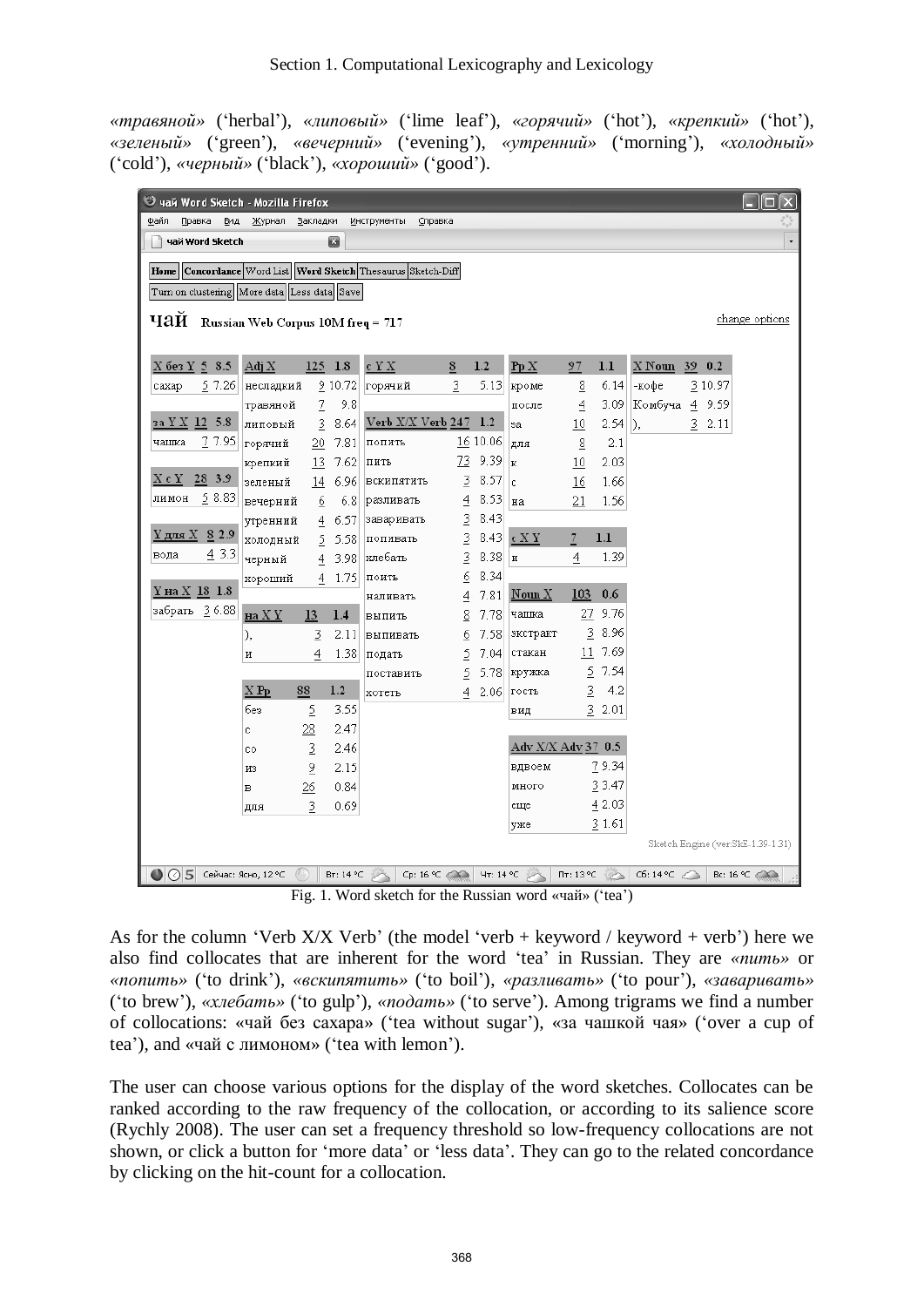### **4.4. Word Sketch Differences**

Once the word sketch grammar is written this information is used in other Sketch Engine feature, namely, Word Sketch Differences. This feature shows for two semantically related words their behaviour (what they do have in common and in what differ). This information is presented in the form of multicolored diagrams. Such summary offers both common collocates that share the comparing pair and also collocates that are inherent only for one word in this pair. Synonymous words tend to share some of the collocates but not all.

| WS Diff for большой and крупный - Mozilla Firefox                                                         |               |                 |                |          |                                                                   |        |                 |              |           |          |                |                  |                 |           |  |
|-----------------------------------------------------------------------------------------------------------|---------------|-----------------|----------------|----------|-------------------------------------------------------------------|--------|-----------------|--------------|-----------|----------|----------------|------------------|-----------------|-----------|--|
| Файл<br>Правка                                                                                            | Вид           | Журнал          |                | Закладки | Инструменты                                                       |        | Справка         |              |           |          |                |                  |                 |           |  |
|                                                                                                           |               | 伶               |                |          | http://corpora.fi.muni.cz/ske/auth/corpora/run.cgi/wsdiff <a></a> |        |                 |              |           |          |                | $ G $ Google     |                 |           |  |
| WS Diff for большой and крупный<br>E.                                                                     |               |                 |                |          |                                                                   |        |                 |              |           |          |                |                  |                 |           |  |
| $\overline{6}$ ОЛЬШОЙ/КРУПНЫЙ сы/xkhokhl/russian10m freq = 7593/1997<br>change options<br>Common patterns |               |                 |                |          |                                                                   |        |                 |              |           |          |                |                  |                 |           |  |
| большой                                                                                                   | 6.0           | 4.0             |                | 2.0      | 0                                                                 | $-2.0$ | $-4.0$          | $-6.0$       |           | крупный  |                |                  |                 |           |  |
| из Ү Х                                                                                                    | 35            | 27              | 1.0            | 2.9      | PpX                                                               | 1484   | 368             |              | $1.2$ 1.1 | Verb X/X |                | 1637 281 0.6 0.4 |                 |           |  |
| самый                                                                                                     | 16            | 13              | 3.4            | 3.1      | c.                                                                | 528    | 58              |              | $6.7$ 3.5 | Verb     |                |                  |                 |           |  |
| X Adj                                                                                                     |               | 608 488 0.6 1.9 |                |          | $\pi$ o                                                           | 136    | 10              | 5.6          | 1.8       | являться |                | 14               | 17 4.0 4.4      |           |  |
| международный                                                                                             |               | 6               | $24$ 3.5 5.5   |          | из                                                                | 27     | 92.             | 3.7          | 5.5       | быть     |                | 186              | 23 4.3 1.3      |           |  |
| X Noun                                                                                                    | 5489          | 1214 1.6 1.3    |                |          | Ha                                                                | 173    | 42.             |              | $4.6$ 2.6 | стать    |                | 16               | 14 4.0 3.9      |           |  |
| буква                                                                                                     | 49            |                 | $12$ 7.7 6.7   |          | в                                                                 | 328    | 90              | 4.5          | 2.6       | $X$ Pp   | 105            | 107              | $0.1 \quad 0.4$ |           |  |
| сумма                                                                                                     | 20            | 34              |                | 5.8 7.2  | к                                                                 | 52     | $\mathcal{I}$   | 4.4          | 1.5       | в        | 38             | 79               | 1.4             | -2.4      |  |
| город                                                                                                     | 37            | 74.             |                | 5.5 6.8  | ОT                                                                | 27     | 6.              | 4.0          | 1.8       | из       | $\overline{1}$ | $\overline{2}$   | $1.8$ 2.2       |           |  |
| компания                                                                                                  | 17            |                 | 38 4.7 6.2     |          | $\circ$                                                           | 25.    | 7               | 3.9          | 2.1       |          |                |                  |                 |           |  |
| ошибка                                                                                                    | 21            | 8               | $6.1\ 5.6$     |          | для                                                               | 13.    | 21              | 2.8          | -3.5      |          |                |                  |                 |           |  |
| размер                                                                                                    | 17            | 18              | $5.4\quad 6.1$ |          | у                                                                 | 14     |                 | $10$ 3.0 2.6 |           |          |                |                  |                 |           |  |
| фирма                                                                                                     | 6             | 18              | 3.8 6.0        |          | <b>XBY</b>                                                        | 38     | 77              | 0.1          | 1.0       |          |                |                  |                 |           |  |
| проблема                                                                                                  | 51            | 8               | 5.8            | 3.3      | мир                                                               | 16     | 22              | 4.1          | 4.6       |          |                |                  |                 |           |  |
| партия                                                                                                    | 6             | 17              | 3.8 5.8        |          | Adv X/X                                                           |        | 754 176 0.7 0.7 |              |           |          |                |                  |                 |           |  |
| проект                                                                                                    | 11            |                 | $16$ 4.2 5.1   |          | Adv                                                               |        |                 |              |           |          |                |                  |                 |           |  |
| страна                                                                                                    | 11            |                 | $8$ 2.8 2.5    |          | довольно                                                          |        | 47              | 9 8.8 6.7    |           |          |                |                  |                 |           |  |
| вXY                                                                                                       | 318           | 89              | 1.1            | 1.2      | очень                                                             | 228    |                 | 268.25.1     |           |          |                |                  |                 |           |  |
| город                                                                                                     | 11            | 24              | 4.1            | 5.2      | несколько                                                         |        | 7               | 173.85.1     |           |          |                |                  |                 |           |  |
|                                                                                                           |               |                 |                |          | Noun X 891 424 0.4 0.7                                            |        |                 |              |           |          |                |                  |                 |           |  |
|                                                                                                           |               |                 |                |          | время                                                             | 12     |                 | 6 2.2 1.2    |           |          |                |                  |                 |           |  |
|                                                                                                           | $\rightarrow$ |                 |                |          |                                                                   |        |                 |              |           |          |                |                  |                 |           |  |
| $\Box$ (C) $\Box$ Ceñuac: Дождь, 13 °C $\Box$ Cp: 16 °C $\Box$ 47: 14 °C $\Box$ $\Box$ $\Pi$ : 12 °C      |               |                 |                |          |                                                                   |        |                 |              |           |          | C6:15°C        |                  |                 | Bc: 17 °C |  |

Fig. 2. Word sketch differences for the Russian words «большой» ('big') and «крупный» ('large')

Figure 2 shows word sketch differences for the Russian words «большой» ('big') and «крупный» ('large'); the number of tokens for «большой» is 7593, for «крупный» is 1997. The compared two words are on each end of the multicolored scale. The yellow color (the light one) shows common collocates (as we can see this part is the biggest one), the green one denotes collocates for the word «большой», and the pink one (the darkest one) indicates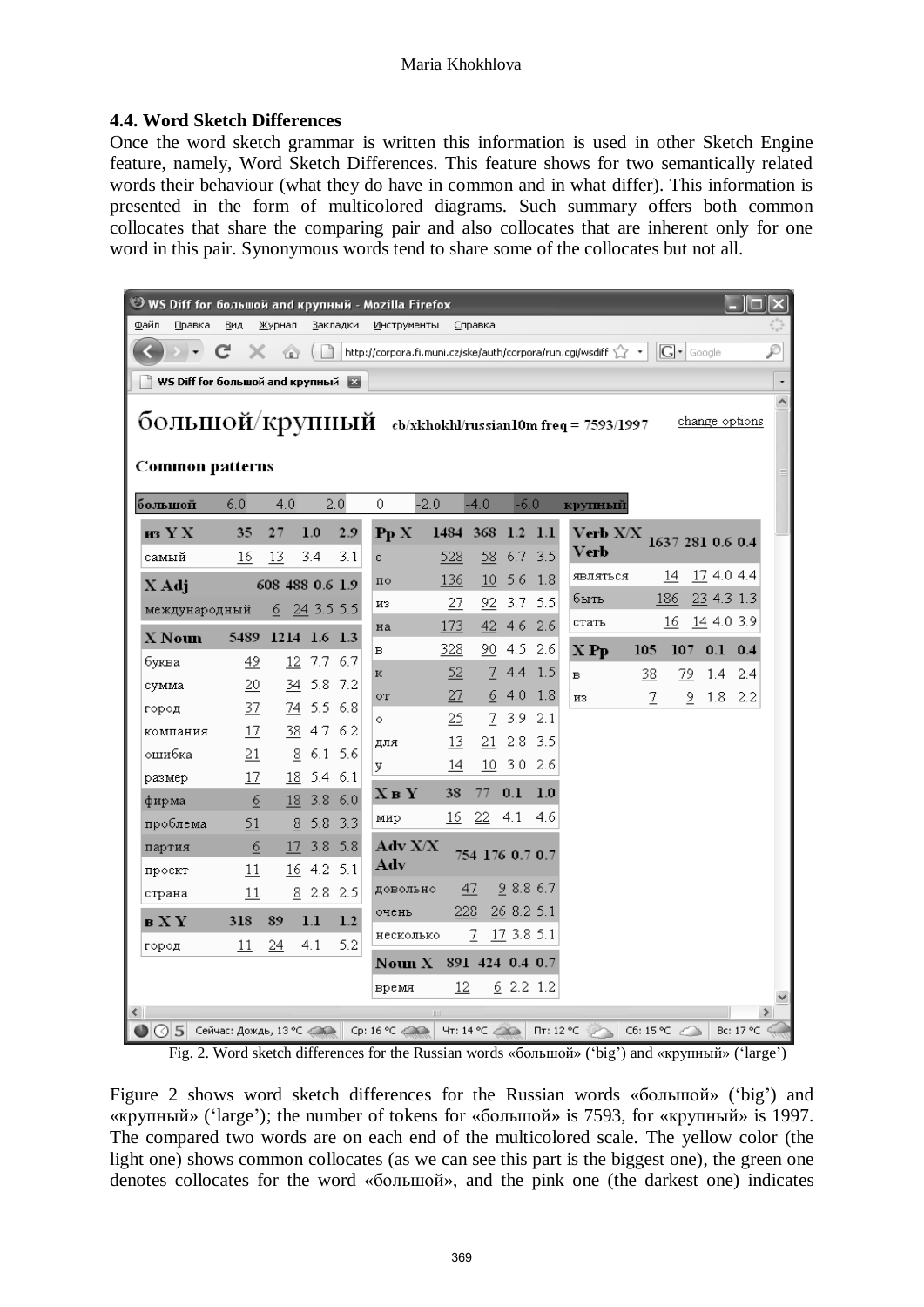collocates for the word «крупный». Each table has five columns: a collocate, a collocate's frequency for the first word, a collocate's frequency for the second word, and statistical measures (in this case it's salience, computed for the collocate and the word).

# **5. Results**

There is a question of corpus volume. For example, we know that different association measures extract different collocations but here one can't see differences between results obtained by a number of statistical measures, it means that collocates will be quite the same. This problem arises from low frequencies of words and phrases. As was pointed above we are going to work on further corpus data increase.

A number of problems arise from errors in morphological annotation as: 1) every punctuation mark has its own tag (so it should be excluded in the sketch grammar); 2) parts of compound nouns also have different lemmas that is why in sketch tables we can find only one part of such words as a collocate; 3) usual mistakes of annotation, e.g. homonyms o homographs, mistakes in assigning the correct case or number; 4) mistakes in assigning correct lemmas (it is especially the case while annotating texts of the last centuries or, vice versa, of modern period with lots of neologisms).

The evaluation of the results obtained suggests that the word sketch mechanism is a useful tool for selecting the most significant collocations that are often not presented in dictionaries.

## **6. Conclusion**

We believe that the present project may contribute to the theoretical studies of the Russian language (at the borderland between lexicography and syntax) as well as to the solution of a number of practical issues.

Further development of this mechanism of collocation extraction is closely related to writing more exact grammatical rules (that will be based on syntactically parsed corpus), more corpus data etc. Most errors in the word sketches result from errors in lemmatisation and POStagging. We are currently explore alternative tools for automatic morphological annotation. Manual morphological disambiguation can be seen as a possible solution for the problem of reducing errors of annotation. But this work is labour- and time-consuming and unfortunately can be applied only to a small part of a corpus.

Also there is a question of further sketch grammar improvement. New variant of the sketch grammar should be based on compilation of various grammars of the Russian language (Russian Academy Grammar (Russkaja grammatika 1980) etc.).

As further development of this system we'd like to proceed with evaluation of various statistic measures (see above) and their application to word sketch.

The results of the research project are of practical value, as the information about a word's collocability is not often reflected in dictionaries and other reference books. The data about words' syntagmatic behaviour may find an extensive use in various fields of linguistics, such as in: dictionary compiling, language learning and teaching, translation (including machine translation), phraseology, information retrieval etc.